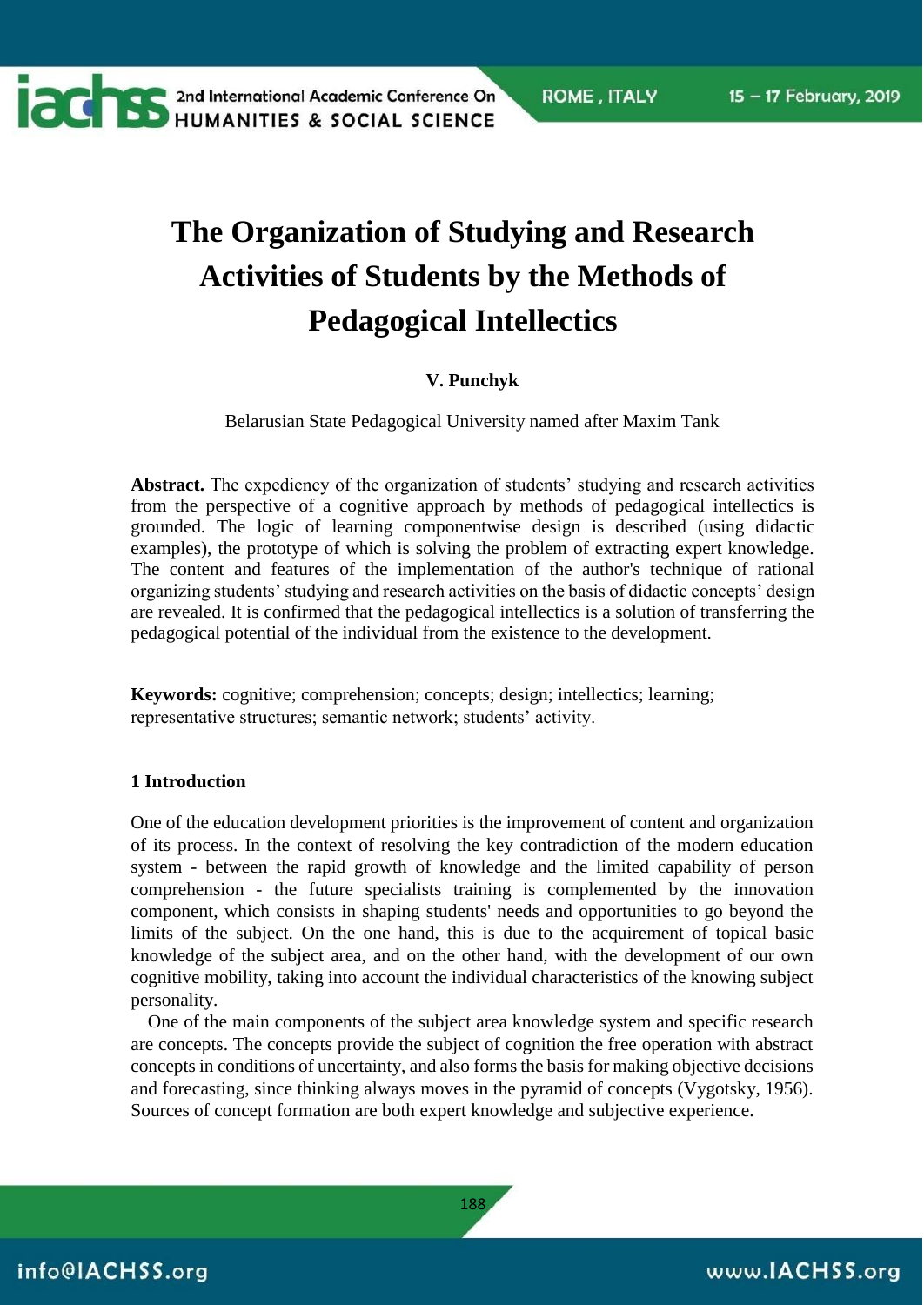15 - 17 February, 2019

**ROME, ITALY** 

### **CONTRESPONDED AND ANTIFIES & SOCIAL SCIENCE** HUMANITIES & SOCIAL SCIENCE

A receptive-reflective position in the organization of this process is typical for the majority of previous researches, which is associated with the use of a predominantly explanatoryillustrative and receptive teaching methods. The possibilities of independent cognitive activity of students from the position of a cognitive approach in improving the quality of concepts comprehension have not been studied enough.

In previous researches the quality of comprehension of concepts was considered mainly in the result aspect which characterizes the final side of this process. The procedural aspect of quality which indicates the student's actions in mastering concepts, and its substantive aspect, which reflects the disclosure by students of the concepts content in the process of their mastery and representation was not given due attention.

The problem of mastering the concepts of students is also relevant to the context of general educational training. The content-analysis of 40 textbooks and teaching manuals on pedagogy and an ascertaining experiment to assess of didactic concepts comprehension by students has shown that concepts are not always considered as an integral system, relationships between concepts are established speculatively, which leads to insufficient quality of their comprehension by students (Tsyrkun, Punchyk, 2011). For example correctly formulated the definitions of the main didactic concepts 25.8% of respondents; some connections between the concepts indicated 4.6%; the narration of the concept was not systemic in 78.8% of respondents.

A wide-context sight to the problem of organizing educational and research activities of students in the logic of a cognitive approach involving transdisciplinary knowledge suggests an appeal to relevant integrative areas of scientific knowledge, one of which is pedagogical intellectics. Pedagogical intellectics is a knowledge system about various aspects of human activity in solving cognition tasks using various methods and means of intellectual activity (Tsyrkun, Punchyk, 2011). It is in the field of competing solutions to the problem of transferring the pedagogical potential of an individual from a state of hidden existence to development.

Hypothesis: the application of pedagogical intellectics methods allows the complex and effective solution of the problem of organizing the educational and research activities of students, which indicator is the quality of concepts' comprehension by the students.

The results of the research are invariants for the whole comprehension process, and in this article they are considered on the example of the comprehension of didactic concepts.

#### **2 Body**

#### **2.1 The Conceptual Bases of Studying and Research Activities Organization of Students by the Methods of Pedagogical Intellectics**

A requirements for modern specialist are includes a high level of analytical thinking, possession of intellectual skills and abilities, the ability to independently master new knowledge, which is impossible without deep mastering of leading ideas, concepts, laws and other elements of the knowledge system. One of its main components are concepts, the comprehension of which plays an extremely important role in the development of students' ability to theoretical thinking, interest in the theoretical component of professional activity.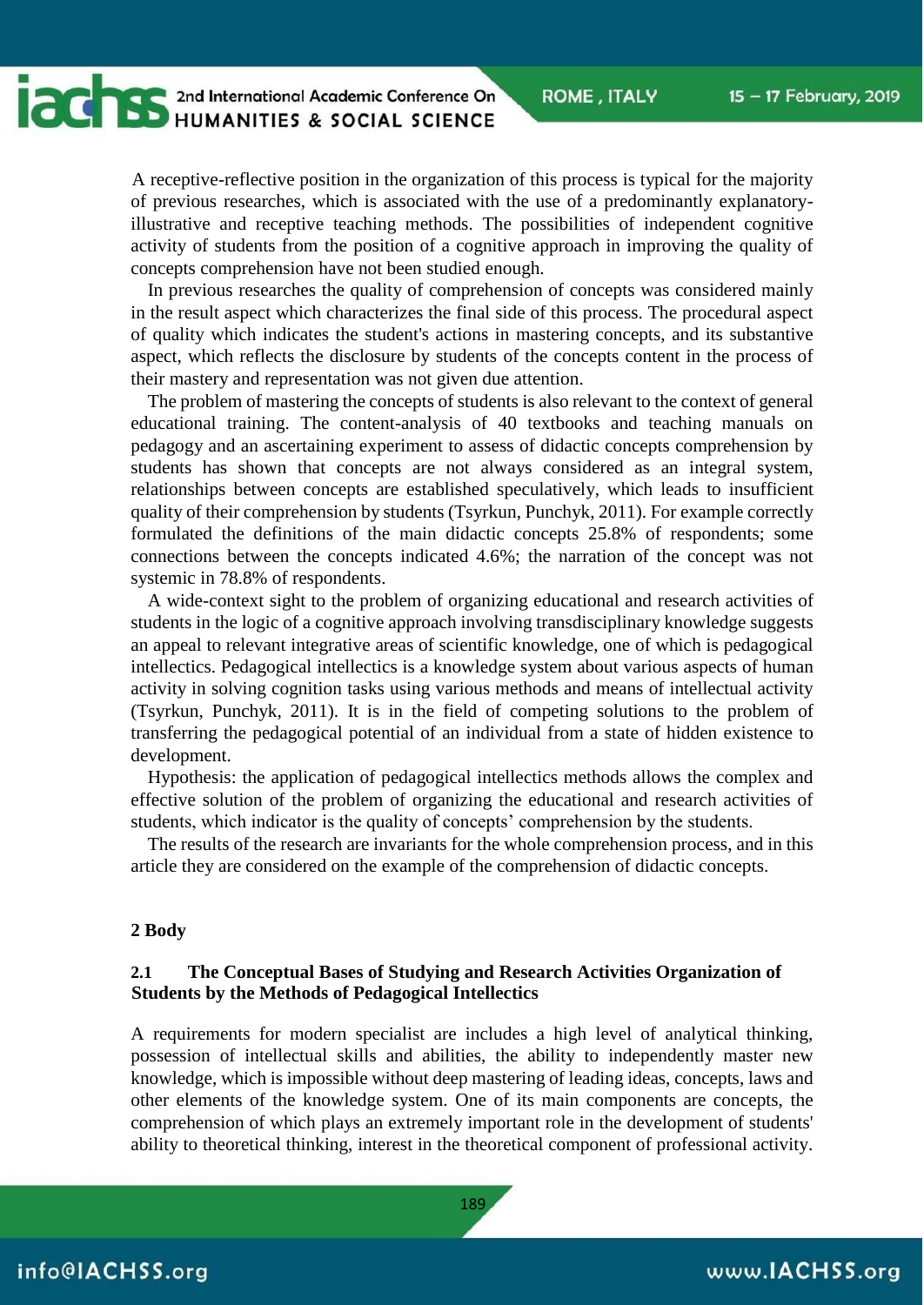## **CONTRES** 2nd International Academic Conference On

In the pedagogical process, concepts act as a form of thinking, a means of cognition new things and its results.

Consideration of the problem of concepts comprehension from the standpoint of the cognitive approach allows us to understand the logic of the ongoing cognitive processes. In the context of the psychosemantic paradigm, the psychophysiological basis of the process of concept formation is representative cognitive structures that serve as the basic means of cognition of reality. The content of the concept the "representative cognitive structures" can be revealed in the following provisions (Chuprikova, 2003, p. 11): 1) cognitive structures are a way of recording information in long-term memory — this way of recording reflects stable invariant characteristics and relations of the objective world and its components, internal states of the subject and subject-subject relations; 2) cognitive structures form systems consisting of sub-systems and hierarchical levels — such systems are the main tools of cognition; 3) in the aggregate, cognitive structures are the schemes through which a person analyzes and synthesizes all the incoming information.

The position on the internal substrate of mental development which differs from the externally observable mastering of knowledge was first formulated in Russian science by L. S. Vygotsky. L. M. Vekker substantiated the position for a clear level-by-level structures organization of conceptual thinking (Vekker, 1998). The carriers of mental processes are complex cognitive structures, which at all levels of the organization include space-time components and have a different number of hierarchical levels. As proved in a number of psychological researches, it is not individual components of perceptions that are recorded in a person's memory, but a certain result of their mental integration. According to computer metaphor of cognition (Lobanov, Zhuravkina, 2018) there are several types of memory, the mastered concepts are stored in the so-called "semantic memory". It allows you to use language, to realize abstract thinking and represents some "mental thesaurus" (Chuprikova, pp. 169-170), which organizes human knowledge.

Mental reflections of objects and phenomena are subjected to cognitive processing which the result is a generalized schematic representation of these objects and phenomena. It should be separated from its specific properties. According to the symbolic note, they also indicate that concepts exist not separately in consciousness, but are connected in some way, forming a cognitive structure in the form of a semantic field, which can be materialized as an intellect- (semantic) map.

According to experimental researches on the human experience study based on a comparison of cognitive structures of experts and beginners in a certain field of activity (Chervinskaya, 2003), the difference between the cognitive structures of experts is insignificant, but significant compared with all kinds of beginners' cognitive structures. In this context, the extracted expert knowledge objectively reflects the current state of the research problem or subject area. Therefore the cognitive structure which is a way of representing concepts in the mind of an expert and reflecting the essence of knowledge of the subject area, should be considered as a generalized direction of studying.

It actualizes the classical problem of transfer, which can be solved in the context of the knowledgemodeling paradigm by building models that reflect the understanding of the experts' subject matter in general. The construction of the subject area concepts system is the dominant complex method of pedagogical intellectics. This method assumes the consequential conversion from the stages of knowledge extraction to their conceptual synthesis. The contents of these stages are presented in Table 1.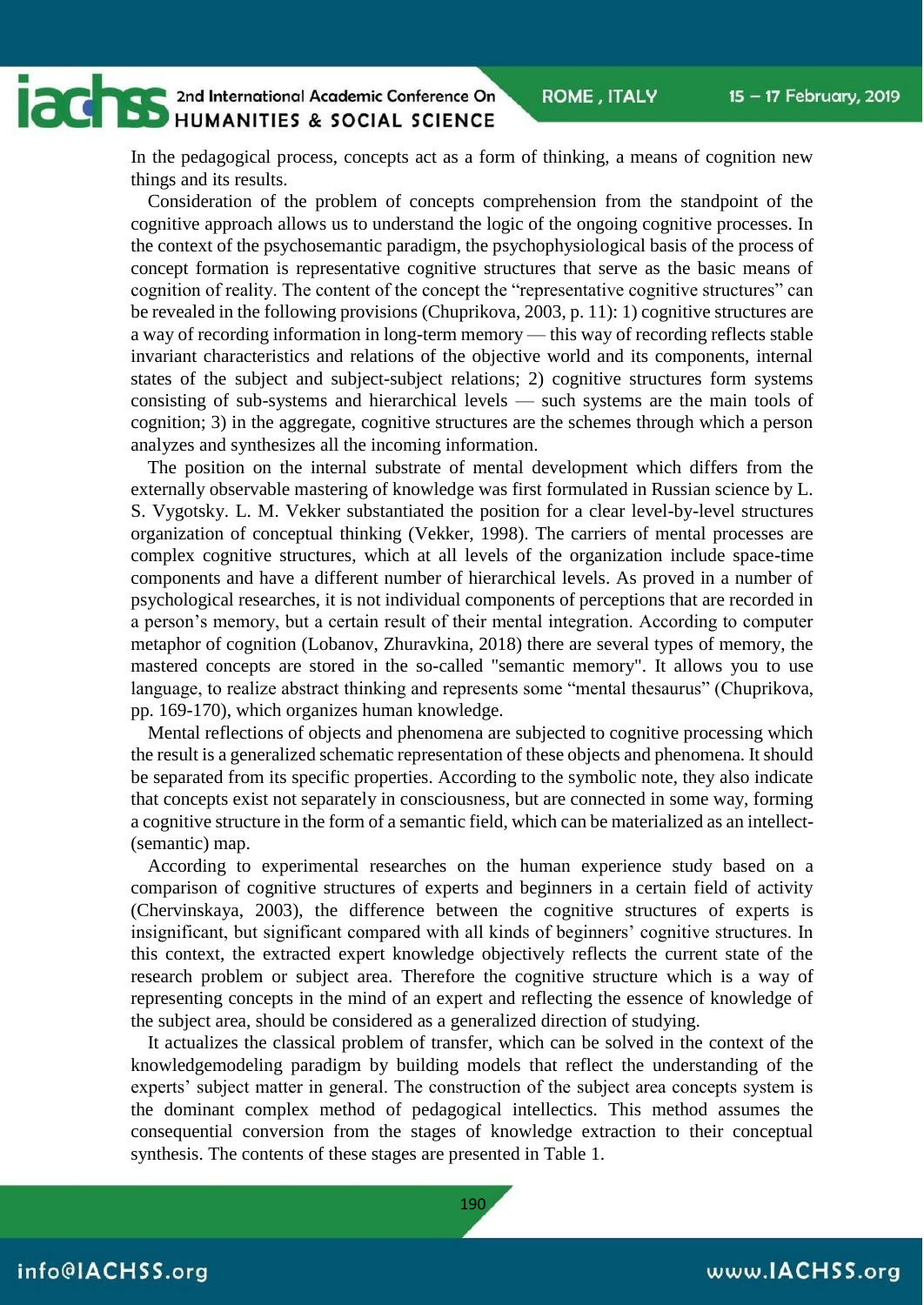**CONTRES AND ARREST AND ACCEPTED MAIN AND ACCEPTED MAIN AND ACCEPT ACCEPTED MAIN AND ACCEPTED MANUFACTURER** 

| <b>Stages</b><br>methods | <b>Stage content</b>             | <b>Providing methods</b>                                           |  |
|--------------------------|----------------------------------|--------------------------------------------------------------------|--|
| 1. Knowledge             | Determination<br>1.1             | the Content-analysis of<br>knowledge                               |  |
| extraction               |                                  | consistency of the concepts sources $(1.1.1)$ ; frequency analysis |  |
|                          | system                           | (1.1.2)                                                            |  |
|                          | 1.2 Definition of<br>main<br>the | analysis of definitions<br>Structural                              |  |
|                          | concepts content                 | $(1.2.1)$ ; method of "virtual" expertise                          |  |
|                          |                                  | (1.2.2)                                                            |  |
| 2. Conceptual            | 2.1 Structuring<br>the           | Designing a semantic network $(2.1.1);$                            |  |
| synthesis                | concepts system                  | ranking of concepts $(2.1.2)$                                      |  |

Table 1. Stages of designing the subject area concepts system

To determine the consistency of the concept system (1.1) it is advisable to use the method of contentanalysis of various sources of expert knowledge: monographs, articles, theses, other written works, lecture materials, speeches, reports, interviews, etc. The composition of the concept system bases on the frequency analysis with the value of the frequency coefficient of each concept.

To determine the main content of the selected concepts (1.2) a structural analysis of their definitions is carried out the essence of which is to determine the nearest generic concept and highlight its distinctive essential attribute.

The next step in the modeling of expert knowledge is a conceptual analysis (2), which results in the presentation of the identified concepts in the form of a specific semantic representation (cognitive structure). The type of cognitive structure is determined by the types of basic semantic relations. Relationships of concepts are established by comparing the relations between their essential attribute. There is a finite number of basic relationships in the reality, the rest of the variety is a combination of basic (Pospelov, 1977). The following types of relationships can be found between the concepts:

classifications (which allow classifying concepts: "species – genus", "part – whole", "to be a part"); attributive (attributing qualitative signs to concepts: "to have an attribute", "to have a value of an attribute"); comparisons (comparing two characteristics of a concept or several concepts among themselves according to a characteristic or quantitative relation: "comparison"); implementation (connecting concepts on the basis belong to a particular situation: "to belong"); timing (defining the dynamic characteristics of the element: "to be earlier"); causal (reflecting causal relationships: "to be a goal", "to have a goal"); instrumental (connecting the pragmatic aspect of activity: "to be an instrument", "to be an auxiliary tool", "to serve for"); informational (describing various aspects of transmitting and receiving information: "to be a recipient"), etc.

The semantic field has the form of a semantic network when the result of the conceptual analysis revealed several types of relationships between concepts and their attributes. Such cognitive structure can be represented as a directed graph which vertices are the concepts and their attributes and the arcs characterize the relations between them.

The semantic network of specific subject concepts a domain is advisable to consider as a generalized guideline of comprehension. The semantic network is not a direct object of comprehension, but it's an object of self-design. This decision is one of the mechanisms for implementing the classical transfer problem. As pointed out by J. Bruner (Bruner, 1977), its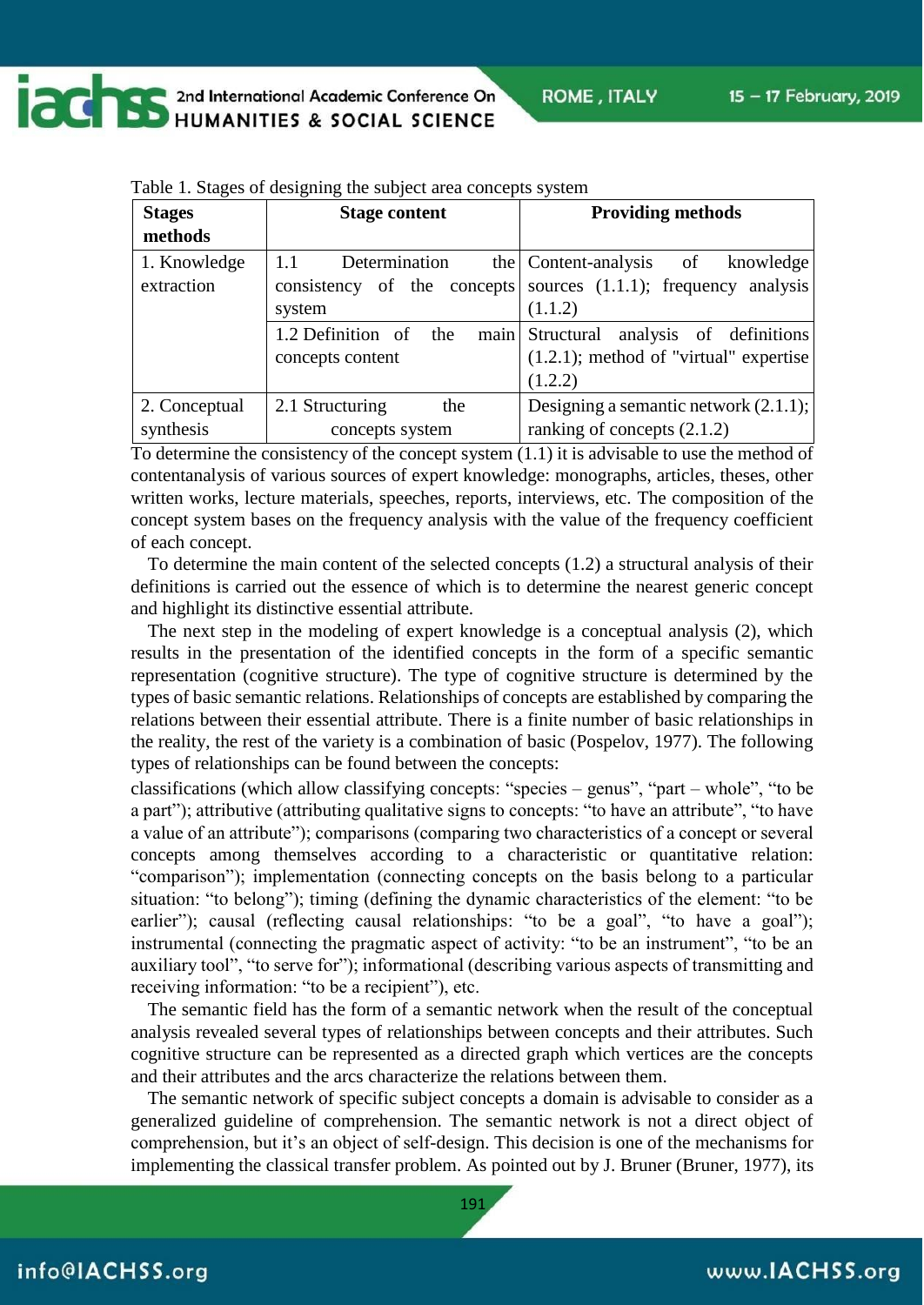## **CONTRES** 2nd International Academic Conference On

solution allows to organize the mastery of knowledge according to the peculiarities of thinking.

Consideration of the quality of concepts' comprehension by the students in the unity of procedural, substantive and result aspects actualized the development of a metasemantic (or metasemantic) concept's notion (term by V. Punchyk), which include meta-knowledge concept's notion, semantic network of concepts system and concepts' structural-logical model (**Fig. 1**).

Metacognition concept's notion

| <b>NUCROSHILLON</b> CONCEPT 3 HOUGH |                           |                            |  |
|-------------------------------------|---------------------------|----------------------------|--|
|                                     |                           |                            |  |
| Procedural aspect of the            | Substantive aspect of the | Result aspect of the       |  |
| quality                             | quality                   | quality                    |  |
|                                     |                           |                            |  |
| Meta-knowledge concept's            | Semantic network of       | Concepts' structural-      |  |
| notion                              | concepts system           | logical model              |  |
|                                     |                           |                            |  |
| Indicative basis for the            | The reference point of    | Determines the consistency |  |
| formation of concepts               | selfdesign                | of their mastering         |  |

#### **Fig. 1.** The structure and description of metacognition concept's notion

The meta-knowledge concept's notion realizes the procedural aspect of concepts' quality comprehension by the students. It acts an indicative basis for the formation of students' concepts. Meta-knowledge concept's notion has the following structure:

- 1. the genesis of the concept,
- 2. the main content of the concept,
- 3. the scope of the concept,
- 4. the place in the system of the subject area concepts,
- 5. the application area,
- 6.ways of operationalization,
- 7. limits of applicability.

The semantic network of concepts system realizes the procedural aspect of concepts' quality comprehension by the students. **Fig. 2** is presented the fragment semantic network of didactic concepts. It is a cognitive structure of didactic concepts' representation according the work of

"virtual" experts - I. Ya. Lerner and V. V. Kraevsky. It contains the main didactic concepts "learning method" and clusters of its attributes.

The semantic network of didactic concepts' system of each student is a material result of their selfdesign and comprehension. It will be different between each student and be different from the expert version.

The structural-logical model of didactic concepts determines the consistency of their mastering. It includes the concepts which distributed by rank with connection to the central didactic concept "the learning":

• concepts of the 1st rank: education, upbringing, comprehension, the pedagogical process, pedagogical activity, the pedagogical system;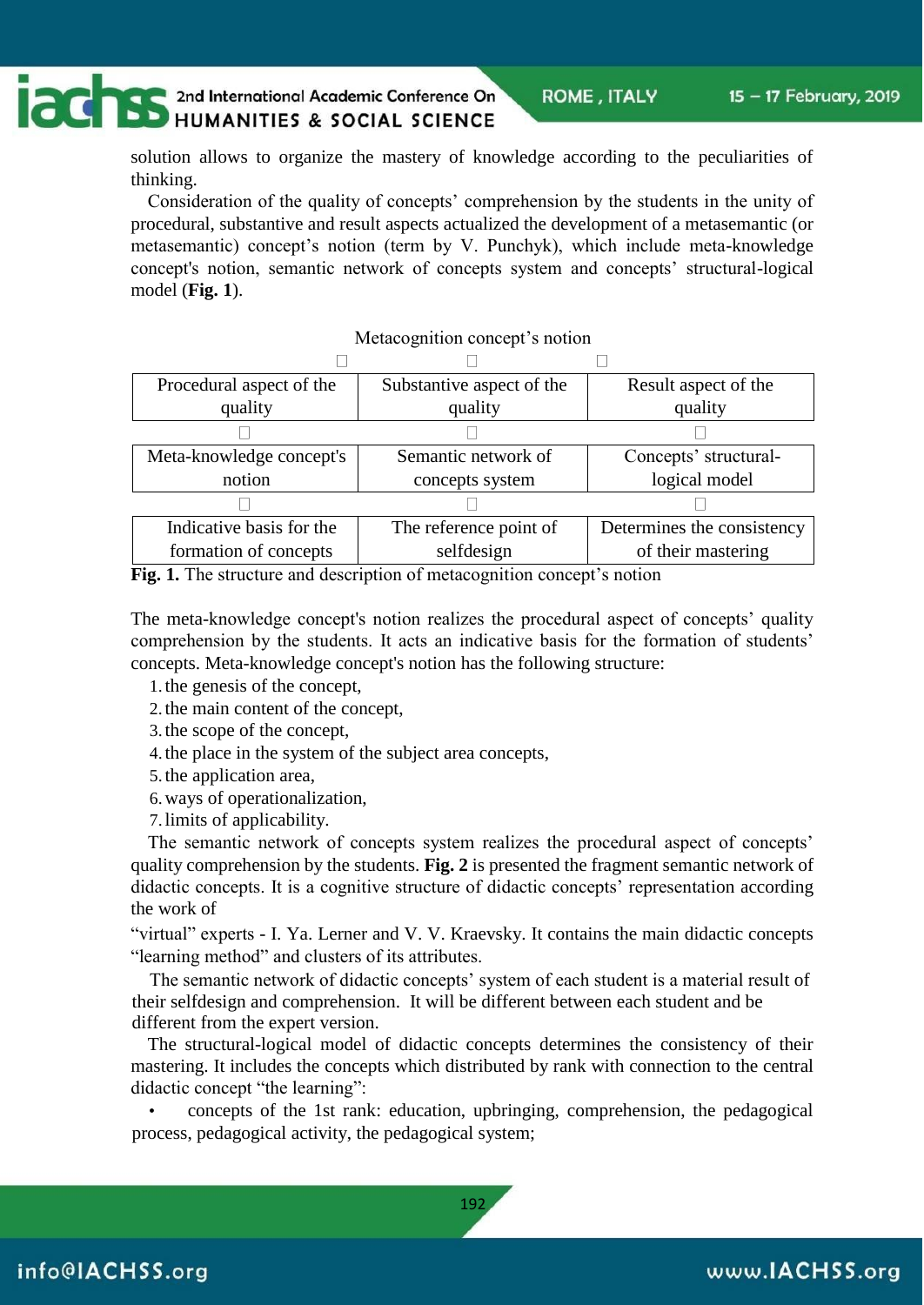**CONTRESPONDED AND ACCEPTED ACCEPTED ACCEPTED ACCEPTED ACCEPTED ACCEPTED ACCEPTED ACCEPTED ACCEPTED ACCEPTED ACCEPTED ACCEPTED ACCEPTED ACCEPTED ACCEPTED ACCEPTED ACCEPTED ACCEPTED ACCEPTED ACCEPTED ACCEPTED ACCEPTED ACCEP** 

• concepts of the 2nd rank: the purpose of learning, the learning process, teaching, studying;

• concepts of the 3rd rank: the content of learning, the regularity of learning, the principle of learning, the rule of learning;

• concepts of the 4th rank: the learning method, the learning tool, the form of learning, the diagnostics of learning.



**Fig. 2.** Semantic network of didactic concepts (fragment)

Consideration of metacognition about the concept as a generalized guideline of comprehension allowed us to identify the following quality criteria: the degree of mastery of meta-knowledge concept's notion, the component-wise comprehension completeness of the concepts' content and the way of representing the system of concepts in the student's consciousness.

#### **2.2 The technique of rational organizing students' studying and research activities on the basis of didactic concepts' design**

Based on activity theory of learning that the basis and condition for the formation of concepts are objective actions, consideration the andragogic principle of the priority of independence in learning, the transition from a receptive-reflective position to a constructive activity, and the need for equipping students the mechanism of conscious and generalized self-mastering of concepts were actualized us to define special kind of student studying and research activities. We defined it as activity of component-wise design of concepts. According to the content of metacognition concept's notion as a generalized guideline of comprehension this

### info@IACHSS.org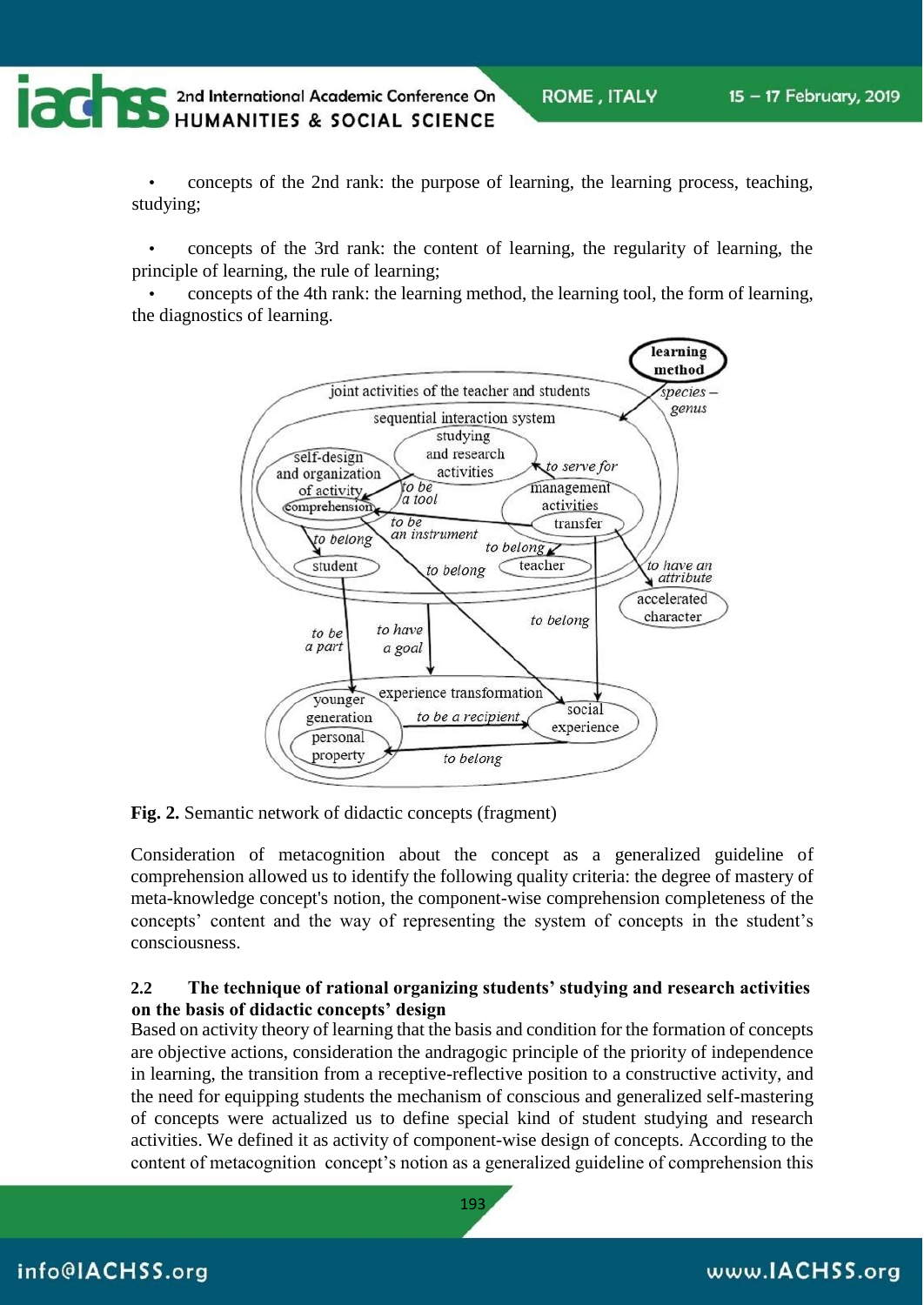# **CONTRES** 2nd International Academic Conference On

kind or activity includes: fixing the concept; actualizing the pre-scientific concept of the concept; disclosure of the genesis of the concept; definition of the concept's main content; the establishment of the concept's scope; clarification of attributes of the concept; inclusion of the concept in the semantic network; clarification of concepts' attributes in the semantic network; enrichment of the semantic network; finding the application area; definition of ways to operationalize the concept; establishing the limits of applicability of the concept; clarification of its content.

These conceptual foundations was the base to develop the author's technique of rational organization of students' studying and research activities on comprehension concepts, which implements the logic of their component-wise design. Its essence reveals on the content of the mastering of didactic concepts. This technique includes 2 propaedeutic stages and main stage.

The 1st propaedeutic stage of the formation of didactic concepts was carried out in the process of learning the discipline "General Foundations of the Pedagogical Profession" and the section "Methodological Foundations of Pedagogics" of the course " Pedagogics of the Modern School". There were special tasks included in the learning process for the development of students' mental operations, they were aimed at the awareness of students of analytical and synthetic thinking skills.

For the formation of the students' methodological knowledge of the concept at the 2nd propaedeutic stage special tasks were developed, which include to the structure of metaknowledge didactic concept's notion. At this stage students assimilated the pedagogical notions of clusters "education", "pedagogical activity", "pedagogical process" and also got an understanding about the semantic network as a cognitive structure. The main stage covered the study of the module "Education in the whole pedagogical process". The direct object of mastering students was the semantic network of didactic concepts. The substantive basis for the rational organization of students' independent work was the system of tasks for the component-wise mastery of didactic concepts. Tasks were presented with a view to increasing the degree of independence of the student's cognitive activity in their implementation.

The management strategy of the studying and research activities of students in mastering a particular concept was formed according to the specifics of the concept being learned, the students' epistemological style, adequate models of prescriptions, appropriate types of independent students work, relevant computer application forms. We characterize each of these components.

The specifics of the didactic concept is the objective complexity of its content and the degree of its novelty.

The epistemological styles (Royce, 1974) are the ways of the student's cognitive relation to the concept, which are manifested in the peculiarities of the individual "didactic-semantic space"., There are diagnostic tools identified to identify it: the method of definition, the depiction of the semantic space of the concept, the formulation of problems, the method of associations, etc. The epistemological style (rationalistic, empirical or metaphorical) is a result of the diagnostics. Students of different epistemological styles have different cognitive preferences in research activities: "rationalists" are oriented towards research, "empirics" prefer searching, "metaphorists" suitable reproducing and reconstructive-variable.

The main model-prescription (Tsyrkun, 2000) is constructive. It reflects the productive character of the teacher and students interaction in mastering didactic concepts. The basic rules of this model go back to the content of the activity of component-wise concepts' design.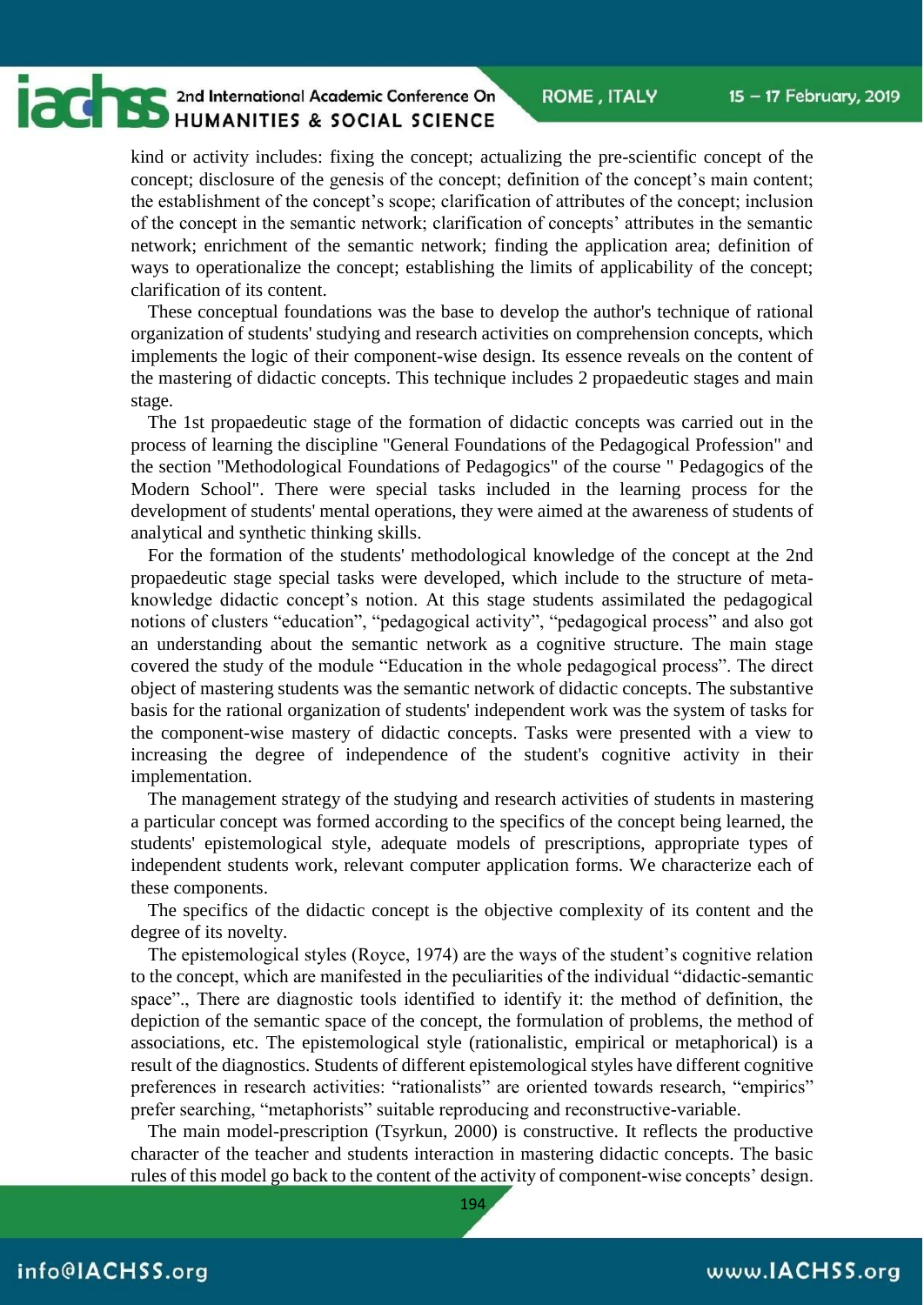### **CONTRACTOR** 2nd International Academic Conference On HUMANITIES & SOCIAL SCIENCE

The implementation of the constructive model was supplemented by auxiliary model prescriptions (receptive, relaxopedic, instrumental, cultural, interactive, research). Depending on the level of autonomy of the student in the process of cognitive activity, a specific model-prescription determined the adequate type of independent work of students: reproducing, reconstructive-variable, partially-search and research.

In the conditions of intensive informatization of society today the using of a computer is a means of rational organization of students' learning. There are 3 forms of computer application, which relevant to the rational organization of students' studying and research activities: quasi-teacher, tool, provider. Using a computer in the form of a quasi- teacher is effective when the computer program "implements" the functions of the teacher at a particular stage of learning faster or more qualitatively than the teacher himself can do. The use of a computer as a tool is associated with the following aspects: computer support for a lesson (presentation); the use of computer as a means of multimedia (demonstration of video clips of lessons, speeches of scientists, etc.). In the form of a provider a computer provides: computer support for students' activities that are not directly related to the learning process (searching for necessary information, access to distant resources of information, etc.); computer support for the activities of the teacher related to the preparation of the lesson and the necessary teaching materials (planning, developing individual tasks, finding the necessary information, etc.).

In the process of comprehension of didactic concepts students systematically mastered the activity of component-wise design of concepts. After that they could independently master concepts and incorporate them into the system of those already comprehended. At the final lesson each student defended own project of complementation of the didactic concepts system's semantic network.

We conducted a pedagogical experiment to assess the impact of our technology on the quality of didactic concepts students' comprehension. It was implemented on the base of the Belarusian higher education institutions: Belarusian State Pedagogical University named Maxim Tank, Brest State University and Gomel State University. All kinds of pedagogical experiment covered 363 students and 87 postgraduate students.

Quantitative assessment of the quality of didactic concepts students' comprehension by students was carried out using an integral indicator - a cumulative comprehension index. The positive impact of our technology on the quality of didactic concepts students' comprehension manifested itself in a higher value of the comprehension index of didactic concepts in the experimental group  $(E - 0.75)$  compared to the control  $(K - 0.42)$ , as well as in all components: mastering the meta-knowledge didactic concept's (E - 0.81, K - 0.45), the component-wise comprehension completeness of the didactic concepts' content (E - 0.68, K - 0.44), comprehension of the system of didactic concepts (E - 0.77, K - 0.37).

**Fig. 3** shows the dynamics of the comprehension of didactic concepts in the consistency of their formation. The sequence of concepts was adopted emergently: the quality of comprehension of the previous concept determined the improvement of the quality of comprehension of the subsequent, and also caused the improvement of the quality of comprehension of previous concepts. This manifested the cumulative effect of our technique on the quality of didactic concepts students' comprehension.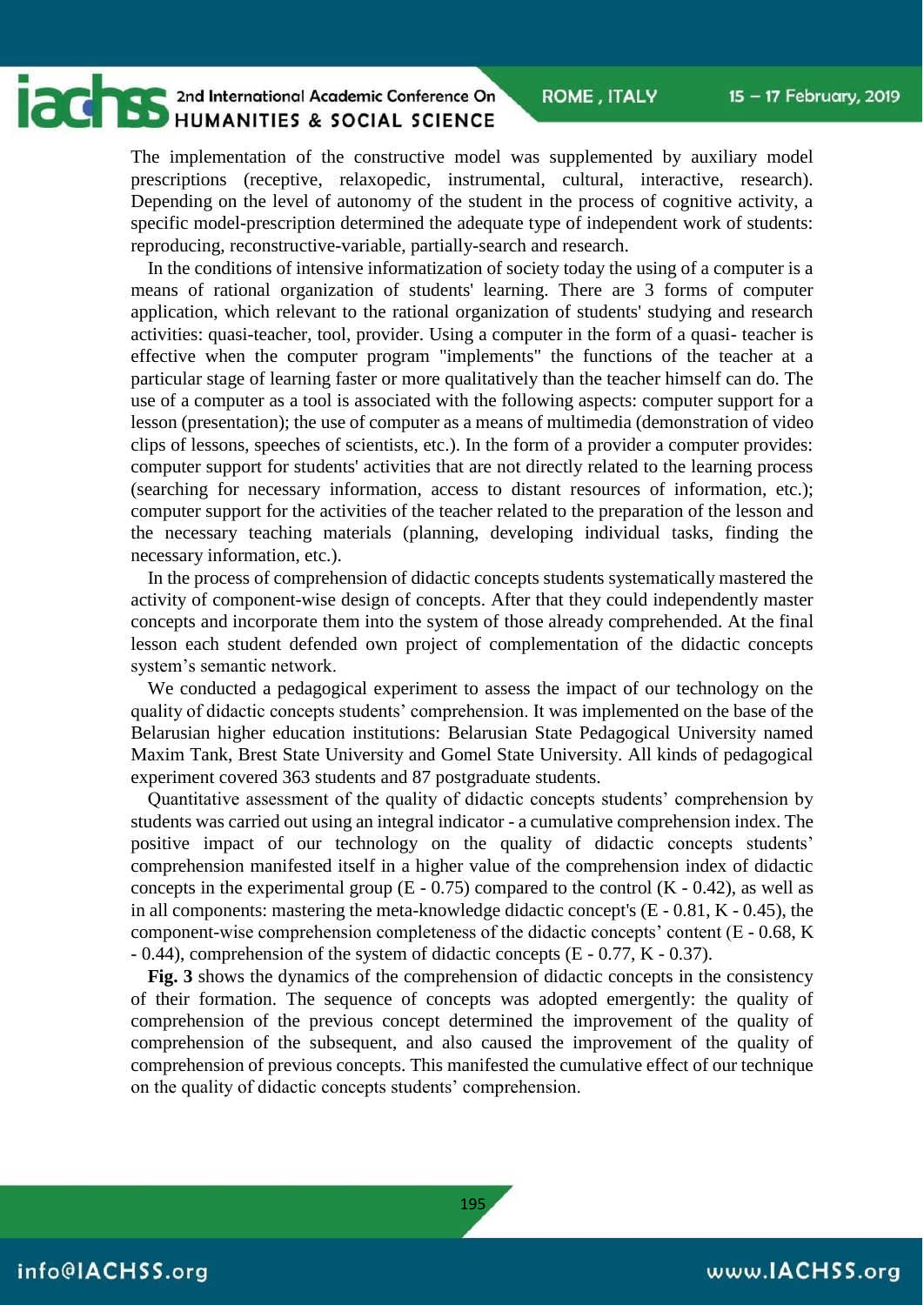

**Fig. 3.** The dynamics of didactic concepts comprehension in the control and experimental groups

According to the value of comprehension index each student were distributed for the levels of comprehension, which is shown in **Fig. 4** from the lowest (descriptive) to the highest (generative).





In addition at the result of the experiment was revealed that author's technique of rational organizing students' studying and research activities provides a higher level of development of students' mental operations, as well as the formation of knowledge of a methodological kind. Statistical comparison of the quality of comprehension of didactic concepts in the control and experimental groups (criteria  $\chi^2$  and correlation analysis) confirmed that this technique is more effective than the traditional one at the level of statistical significance  $α=0.05$ .

#### **3 Conclusion**

As the result of a pedagogical experiment on the basis of quantitative and qualitative analysis the research hypothesis was confirmed. It is proved that the author's technology is author's technique of rational organizing students' studying and research activities on the basis of didactic concepts' design has a significant impact to the quality of students concepts'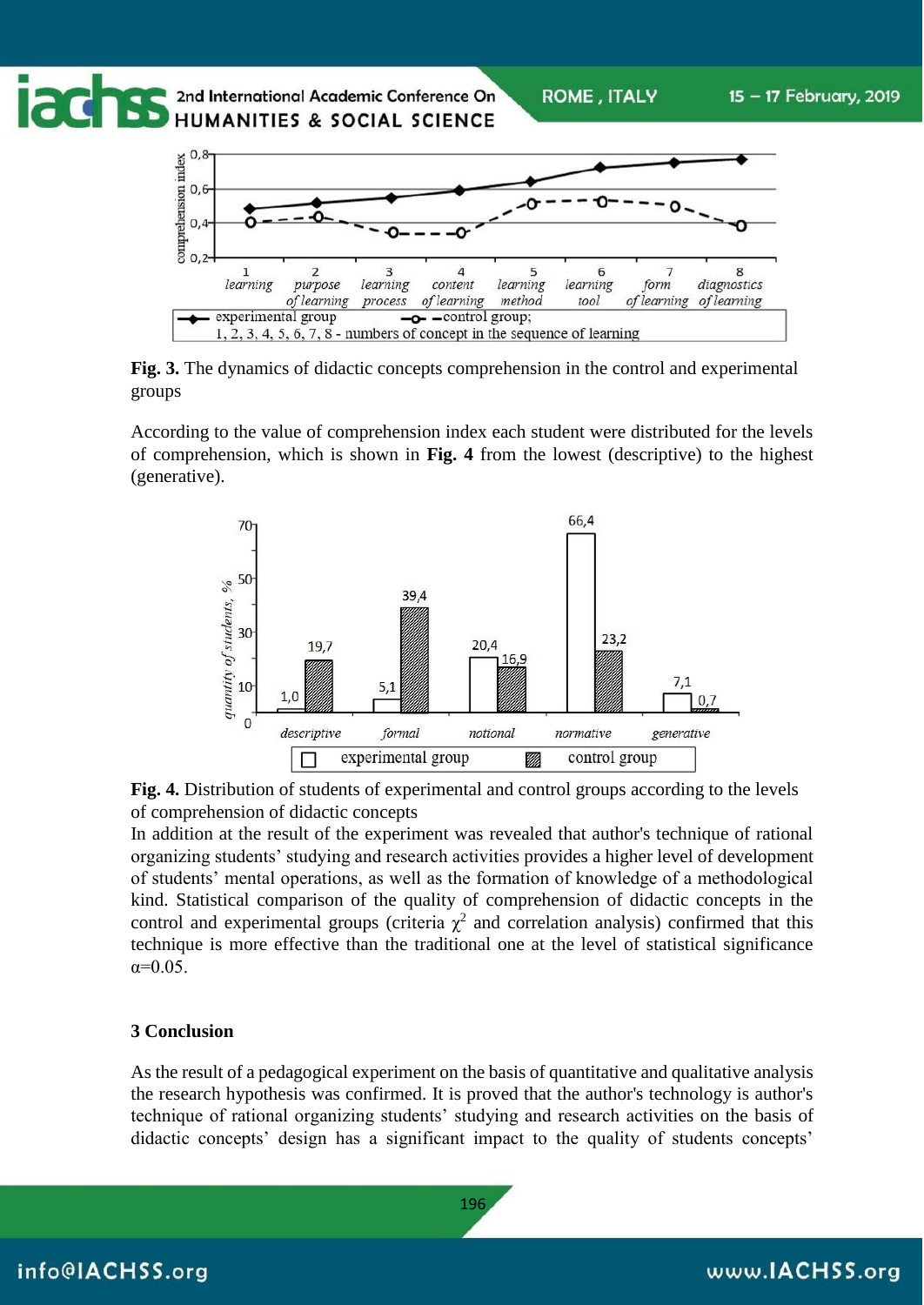## **CONTRES** 2nd International Academic Conference On

comprehension; the mastered of concepts design activity determines the intellectual selfdevelopment of the students.

The metacognition concept's notion of the formation of didactic concepts is an effective solution of the classical knowledge-transfer problem and allows to organize the process of knowledge formation in unity with the methods of their comprehension according the capability of person comprehension.

The pedagogical intellectics is the basis for creating a new constructive-activity approach to the process of the concept mastering and also opens new possibilities in the area of knowledge transfer.

#### **4 Acknowledgements**

The author is grateful for her scientific adviser (Full) Professor Ivan Tsyrkun for the opportunity to implement activities in the scientific school of modeling and organizing of innovation education.

#### **References**

- 1. Vygotsky, L. S. Myshleniye i rech'. Problemy psikhologii razvitiya rebenka [Thinking and speaking. Problems of child development psychology] // Selected Psychological Studies. – Moscow: APS RSFSR, 1956.
- 2. Tsyrkun, I. I., Punchyk, V. N. Pedagogicheskaya intellektika: didakticheskiy aspekt [Pedagogical intellectics: didactic aspect]: monograph. – Saarbrücken: LAP LAMBERT Academic Publishing GmbH & Co. KG, 2011.
- 3. Chuprikova, N. I. Umstvennoye razvitiye i obucheniye (k obosnovaniyu sistemnostrukturnogo podkhoda) [Mental development and training (to substantiate the systemstructural approach)]. – Moscow: Publishing House Mosk. psycho-soc. inst.; Voronezh: MODEK, 2003.
- 4. Vekker, L. M. Psikhika i real'nost': yedinaya teoriya psikhicheskikh protsessov [Psikhika i real'nost': yedinaya teoriya psikhicheskikh protsessov]. – Moscow: Smysl, 1998.
- 5. Lobanov, A. P., Zhuravkina, I. S. Kognitivnaya psikhologiya [Cognitive psychology]. Minsk: BSPU, 2018.
- 6. Chervinskaya, K. R. Komp'yuternaya psikhodiagnostika [Computer psychodiagnostics]. – St. Petersburg: Speech, 2003.
- 7. Pospelov, D. A. Situatsionnoye upravleniye: teoriya i praktika [Situational management: theory and practice]. – Moscow: Science, 1986.
- 8. Bruner, J. Psikhologiya poznaniya: Za predelami neposredstvennoy informatsi [Psychology of knowledge: Beyond the immediate information] / ed. by A. R. Luria. – Moscow: Progress, 1977.
- 9. Royce, J. R. Cognition and knowledge: Psychological epistemology // J.R. Royce, E. Carterette, Moscow. Fridman (Eds.). Handbook of Perception. – N.Y .: Acad. Press, 1974. – V. 1. – P. 149–176.